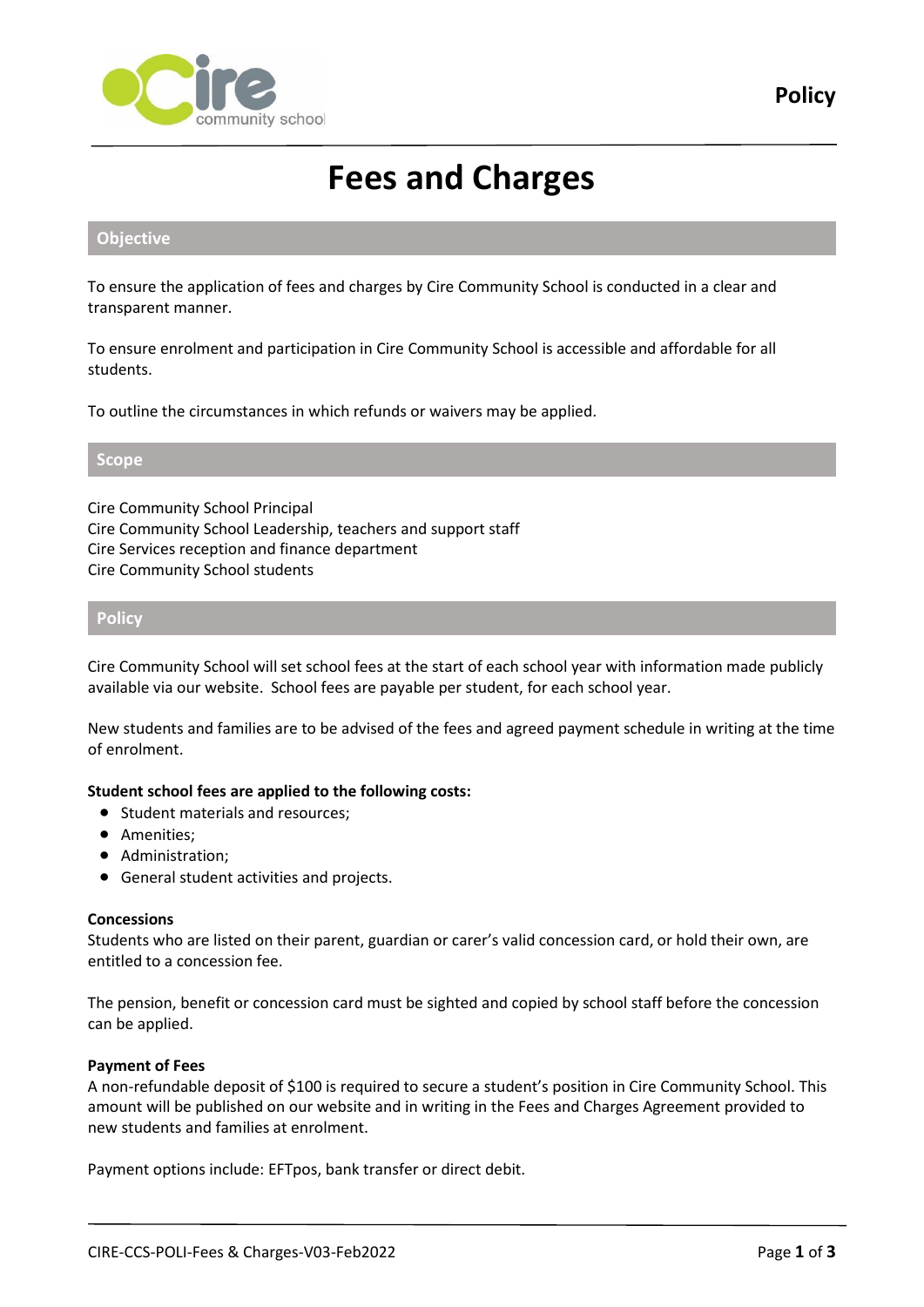

Families/carers of students who have outstanding fees will receive notification that fees are overdue and until paid in full or a payment plan is in place student will be unable to attend excursions, incursions or other extracurricular activities. In extenuating circumstances a meeting can be arranged with the Campus Principal to discuss outstanding fees and alternative payment arrangements.

#### **Refunds**

Students who withdraw from their enrolment within four weeks of their initial attendance will be entitled to a refund of the school fee paid, less the non-refundable deposit.

Students who withdraw from Cire Community School after four weeks, or who do not formally withdraw are not entitled to a refund, but may be granted a pro-rata refund at the discretion of the Campus Principal.

#### **Student enrolment in VET**

Students enrolled in Cire Community School are required to complete a VET training as part of their VCAL certificate however they are not entitled to Government subsidised places in VET courses. As such, Cire Community School will pay a set percentage of the total fees payable plus any government funding the school receives from the student's VET enrolment. The percentage paid by Cire Community School is determined internally, taking into consideration student and family financial capacity to contribute. The percentage paid is to be applied equally to all students unless a request for consideration of extreme hardship is submitted.

Information will be made available to students and families at the start of each year indicating the percentage the school will pay towards a student's VET fees and the responsibilities of the parent, guardian or carer to contribute to the fees.

#### **Additional charges**

Students may be charged additional fees to attend specific activities or excursions (including school camps). Cire Community School is committed to keeping these additional fees as low as possible to ensure all students are able to participate in and benefit from the extra activities. Students and families will be advised of any extra fees in writing and with as much notice as possible.

#### **Extreme Hardship**

Families who are experiencing extreme hardship due to social or financial issues may be granted a fee concession or a fee waiver. The consideration of hardship is made at the discretion of the Campus Principal, and may be applied to school fees, VET enrolment fees and additional fees required to participate in activities or excursions. The Campus Principal will make an assessment of the individual situation on a case by case basis and request a waiver or fee reduction in writing to the Principal. If approved, the family will be notified in writing.

#### **Definitions**

#### VET: Vocational Education and Training

#### **Related Documents**

- Cire Community School Fees and Charges Form
- Cire Community School Enrolment Procedure
- Cire Community School Payments and Invoicing Procedure